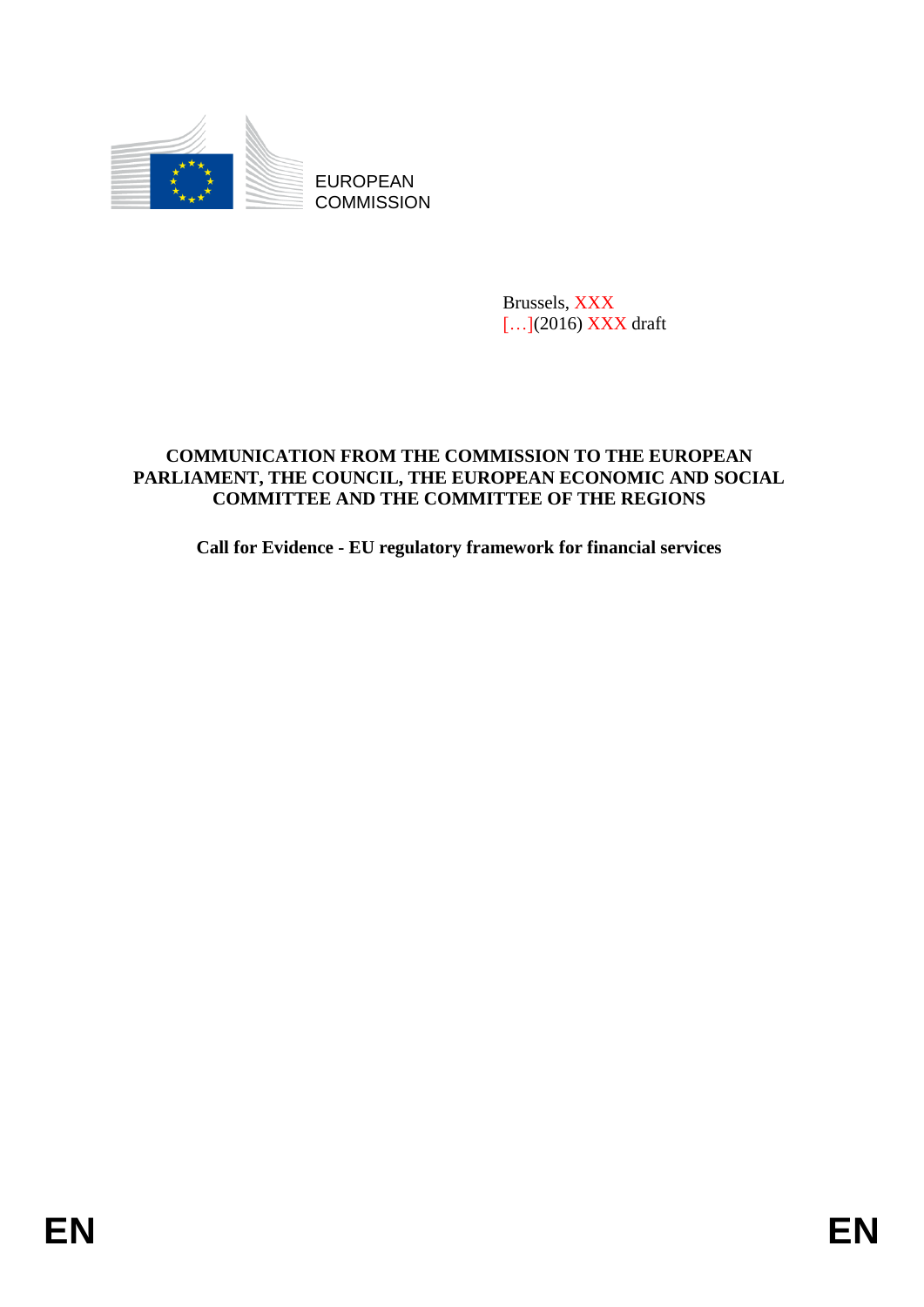# **Commission Communication on the call for evidence: EU regulatory framework for financial services**

# **1. INTRODUCTION**

In the 2016 State of the Union address, President Juncker emphasised the commitment of the Commission to a thorough review of all existing European legislation to ensure it delivers real value and results. The call for evidence on the EU regulatory framework for financial services is an important example of such an exercise. It is a key contribution to the Commission's Better Regulation agenda and the Regulatory Fitness and Performance (REFIT) programme, which ensures that EU legislation delivers results for citizens and businesses effectively, efficiently and at minimum cost.

The call for evidence is also the first example of such an exercise internationally. Rules on financial services should help to create an environment that protects consumers, promotes market integrity and supports investment, growth and jobs. The financial crisis triggered the adoption of more than 40 new pieces of EU legislation to restore financial stability and market confidence. These include:

- increased protections for consumers and increased transparency;
- an improved regulatory framework for banks, insurance, securities markets and asset managers;
- a single supervisory mechanism for large and systemic banks; and
- new tools for bank resolution and more effective deposit protection.

Overall, these reforms have made the financial system more stable and resilient. At the same time, it is important to monitor the continuing development, early implementation and functioning of the new rules to check that they are delivering as intended, and consider appropriate changes if they are not. This is an important part of democratic accountability and will ensure that those affected by the rules, including end users, have confidence in them. The call for evidence includes assessing the interaction between the individual rules, and their combined economic impact. It should ensure that unintended consequences, inconsistencies and gaps in the current regulatory framework are addressed. Developments in the financial sector and the economy more broadly, including rapid technological change, also need to be taken into account when checking that the rules remain suited to the changing realities.

This is an approach that is supported by the European Parliament and the Council. In line with the European Parliament Resolution on 'Stocktaking and Challenges of the EU Financial Services Regulation<sup>'1</sup>, the Commission's call for evidence invited external stakeholders to share their experience with implementing EU financial regulations and to provide data, evidence and arguments to support the assessment of their combined impact.

<sup>1</sup> <sup>1</sup> [http://www.europarl.europa.eu/sides/getDoc.do?pubRef=-//EP//NONSGML+REPORT+A8-2015-](http://www.europarl.europa.eu/sides/getDoc.do?pubRef=-//EP//NONSGML+REPORT+A8-2015-0360+0+DOC+PDF+V0//EN)  $0360+0+DOC+PDF+VO/EN$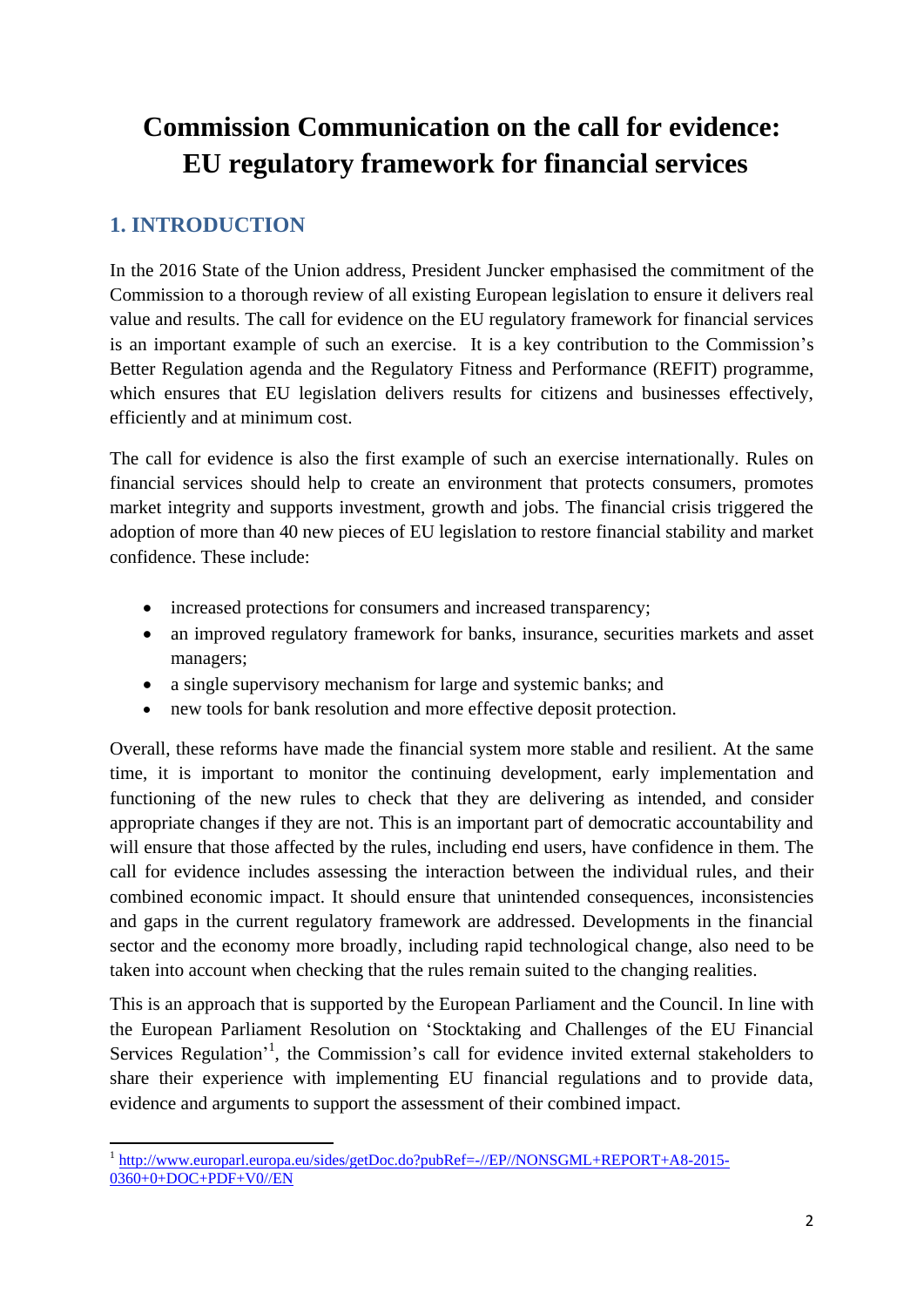The majority of respondents signalled support for the financial reforms undertaken in response to the crisis. They took the view that the rules have enhanced the resilience of the financial system and improved protections for investors and consumers. However, stakeholders also identified examples of possible friction, overlap and other forms of unintended interaction between different rules. These examples show the importance of considering and analysing the combined impact of rules. Some respondents also expressed concerns about rules stemming from the implementation of international agreements, such as the impact of upcoming measures being considered by the Basel Committee on Banking Supervision (BCBS), and how aspects of those rules interact with existing ones. The Commission has channelled the most relevant feedback on global standards to the relevant international bodies.

In other areas where stakeholders raised concerns, the evidence submitted did not currently warrant change. Nevertheless, the Commission will continue to monitor developments and welcomes further evidence from stakeholders on issues that should be analysed further.

Based on a thorough review and analysis of all the responses to the call for evidence and the discussions during the public hearing held in Brussels in May 2016, the Commission has concluded that overall the financial services framework in the EU is working well. However, targeted follow-up action is required in the following areas:

- reducing unnecessary regulatory constraints on financing the economy:
- enhancing the proportionality of rules without compromising prudential objectives;
- reducing undue regulatory burdens;
- making rules more consistent and forward-looking.

Where appropriate and possible, the results of the call for evidence have been integrated into existing reviews and legislative initiatives. The feedback submitted by stakeholders has been incorporated into forthcoming legislative proposals and actions, including the review of the Capital Requirement Regulation and Directive (CRR/CRD IV) $^{23}$  which resulted in the socalled "CRR2 package"<sup>4</sup> proposed by the Commission on 23 November 2016, the development of future actions contained in the Capital Markets Union (CMU) Action Plan and the forthcoming REFIT revision of the European Market Infrastructure Regulation  $(EMIR)^5$ . The feedback provided will also be taken into account in upcoming fitness checks and evaluations that will be conducted once more data on the results and longer term impacts

**.** 

 $2$  Regulation (EU) No 575/2013

 $3$  Directive 2013/36/EU

 $<sup>4</sup>$  The "CRR2 package" describes the combination of risk reduction measures in the following proposals:</sup> "Proposal for a Regulation of the European Parliament and the Council amending Regulation (EU) No 575/2013 and Regulation (EU) No 648/2012", "Proposal for a Directive of the European Parliament and of the Council amending Directive 2013/36/EU", "Proposal for a Directive of the European Parliament and of the Council amending Directive 2014/59/EU" and "Proposal for a Regulation of the European Parliament and the Council amending Regulation (EU) No 806/2014".

<sup>&</sup>lt;sup>5</sup> Regulation (EU) No 648/2012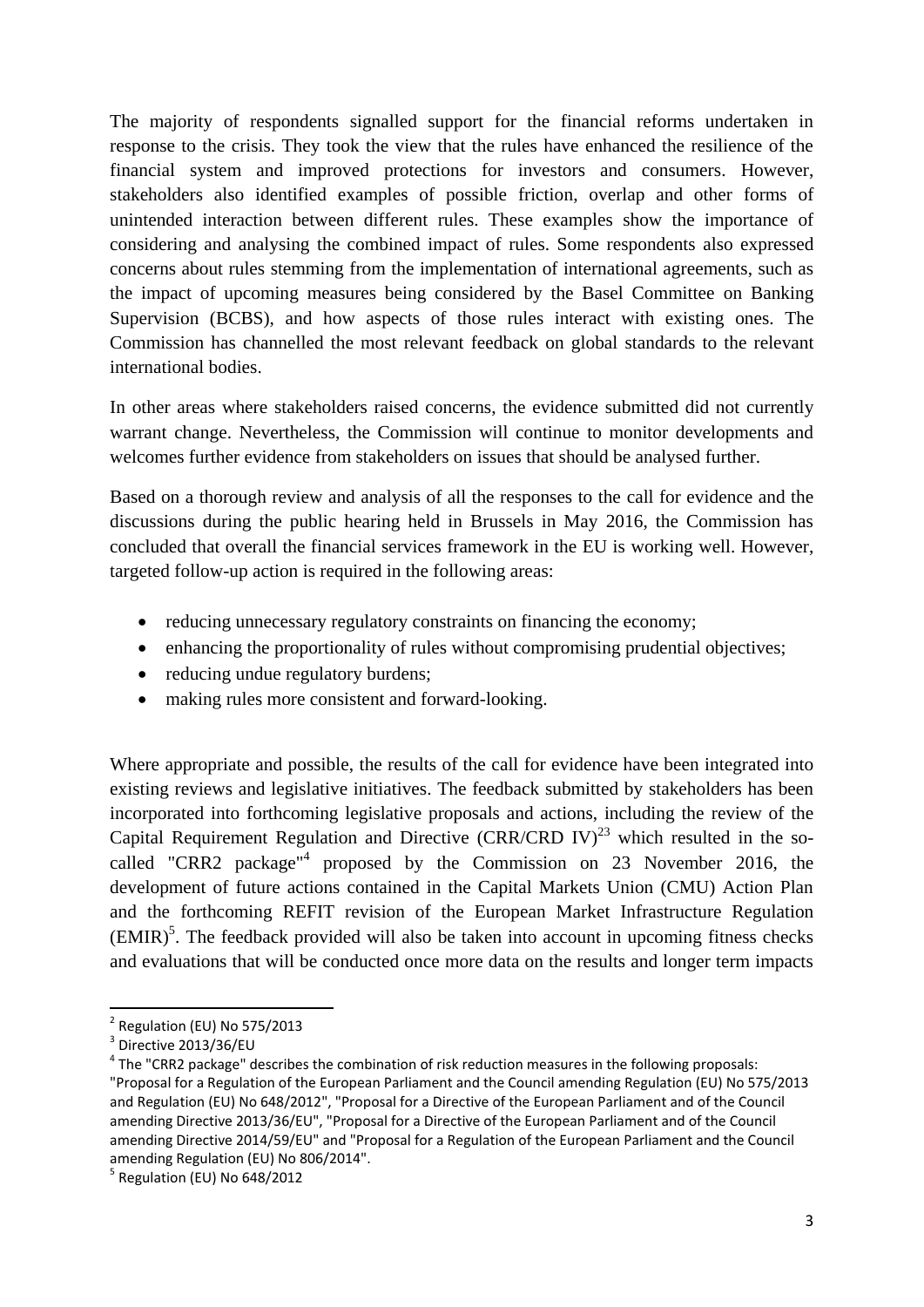of the measures is available. The call for evidence also identified a number of other issues which might require new policy action. These are indicated in this Communication.

# **2. FOLLOW-UP ACTION**

In setting out the follow-up actions listed below, the Commission has taken due account of responses received from a wide range of stakeholders, including financial services user groups, public authorities, investors and the industry. A more detailed description of the evidence received can be found in the accompanying Staff Working Document.

# **2.1 Reducing unnecessary regulatory constraints on financing the economy**

In accordance with the Commission's priority of stimulating investment, growth and job creation, the EU needs to pay attention to areas where EU rules may be impeding the flow of finance to the economy and explore whether the same prudential objectives can be achieved in a more growth-friendly way. As highlighted by the CMU Action Plan, the flow of finance to SMEs and long-term investments are particular policy challenges. In this context, feedback from stakeholders covered the following areas:

## *Banks' ability to finance the wider economy*

Firms and households in the EU remain dependent on banks' capacity and willingness to finance their investments and activities. The Commission is working with the co-legislators to develop the CMU to broaden the sources of finance, but it is important that the bank funding channel also functions appropriately.

Most respondents agreed that the post-crisis reforms were crucial in restoring the resilience of the banking sector. Such resilience is a pre-condition for the banks to play their role in financing the economy. However, respondents also expressed concern about the impact of upcoming prudential measures being finalised by the BCBS, and how they may interact with existing rules in a way that limits the financing capacity of banks. Banks have raised over EUR 800 billion in capital since the financial crisis and undergo regular stress testing. The Commission's focus is now on implementing the remaining BCBS reforms to address remaining risks in a way that safeguards financial stability and ensures that banks maintain their capacity to support the growth of the EU economy.

# *SME financing*

SMEs are the largest contributor to jobs and growth in Europe. The Commission's programme of actions to improve capital market funding opportunities for SMEs was welcomed by respondents. However, they also noted that SMEs depend on bank loans for the vast majority of their funding and argued that more should be done to support this channel of financing as a complement to capital market funding.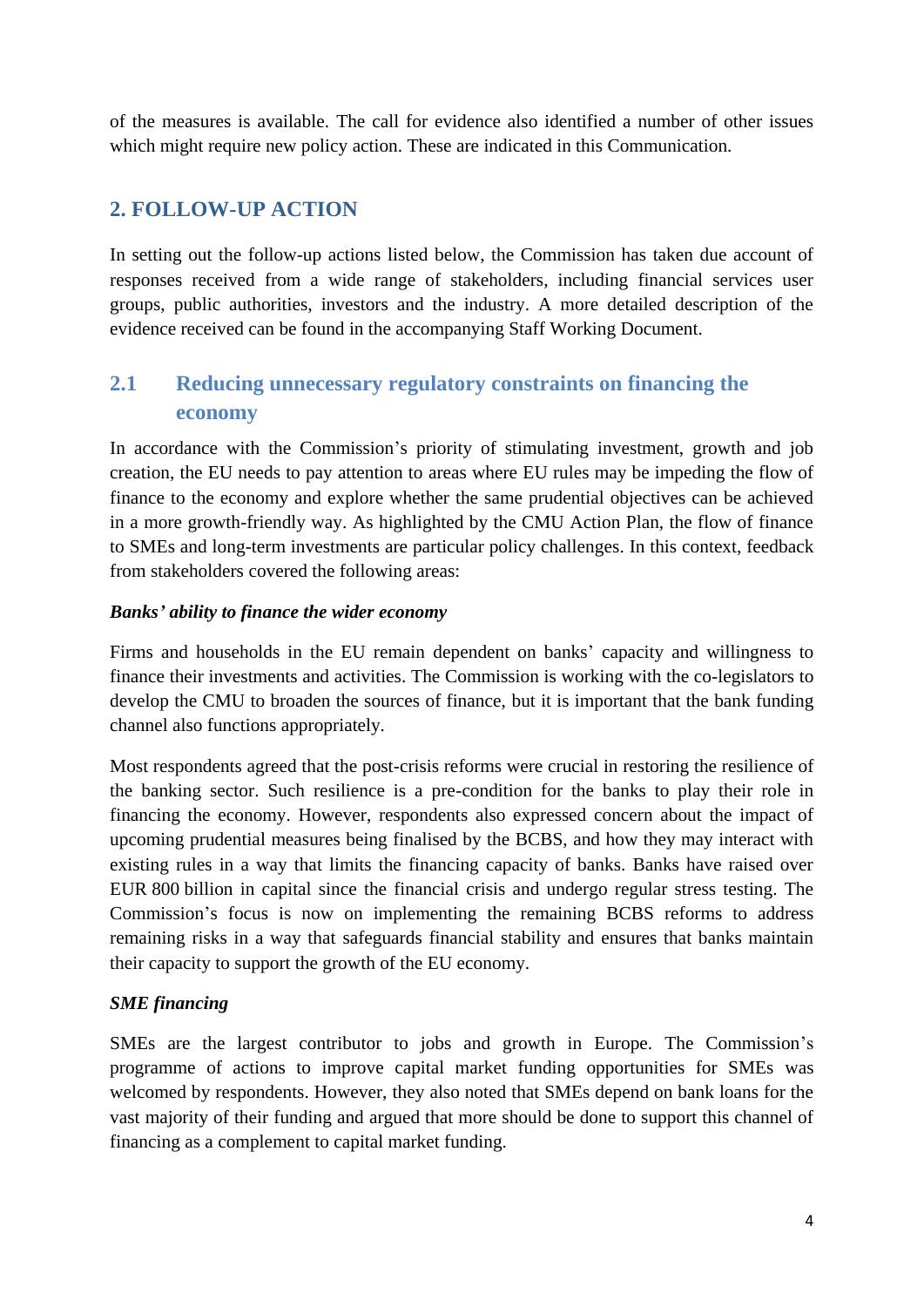### *Long-term sustainable investment*

Long-term financing allows investors to reap higher and less volatile returns given the long maturity of such investments. High-quality infrastructure improves economic productivity, enables growth and helps interconnect the single market. Responses highlighted some pieces of regulation that were seen to hamper long-term investment. For example, it was argued that the risk framework laid down in the Solvency II Directive<sup>6</sup> limits insurance companies' ability to finance long-term investments and that the capital framework for banks does not provide sufficient incentives for long-term investments.

# *Supporting market liquidity*

Market liquidity is fundamental for a well-functioning financial system that supports investment and growth by allocating capital in an efficient way. Recent evidence suggests that liquidity in some markets, including the markets in corporate bonds and repurchase agreements, has declined since the crisis. Evidence suggests that liquidity is affected by a range of factors. Identifying the effects of regulatory changes is difficult. The Commission will continue to monitor developments in this area and carefully assess the impact that regulatory measures may have on market liquidity.

## *Access to clearing*

Derivatives are an important means for corporates and financial firms to support the hedging and management of risks. The central clearing of derivatives, one of the major reforms agreed on by G20 leaders, significantly reduces the risks involved in the derivatives market. However, not all firms are large enough to have direct access to central counterparty clearing houses (CCPs), and many use banks to clear derivative transactions on their behalf. Respondents expressed concerns that some measures would prevent banks from providing these essential clearing services to end users at a reasonable price.

### **Follow-up action:**

| <b>Bank finance</b> | In the CRR2 package, the Commission is proposing adjustments in            |  |  |  |  |
|---------------------|----------------------------------------------------------------------------|--|--|--|--|
|                     | key areas to safeguard banks' capacity to finance the economy:             |  |  |  |  |
|                     | the leverage ratio will be adjusted to reflect the diversity in<br>$\circ$ |  |  |  |  |
|                     | the EU financial sector and safeguard access to clearing and               |  |  |  |  |
|                     | public development funding. The leverage ratio will continue               |  |  |  |  |
|                     | to serve as a back-stop against excessive leverage;                        |  |  |  |  |
|                     | a phase-in will be introduced for the fundamental review<br>$\circ$        |  |  |  |  |
|                     | of the trading book to avoid sudden and disproportionate                   |  |  |  |  |
|                     | capital increases for some banks; and                                      |  |  |  |  |
|                     | the net stable funding ratio will be phased in and fine-<br>$\circ$        |  |  |  |  |
|                     | tuned to ensure the proper functioning of EU trade finance                 |  |  |  |  |
|                     | activities, derivative markets and markets in repurchase                   |  |  |  |  |

**<sup>.</sup>**  $<sup>6</sup>$  Directive 2009/138/EC</sup>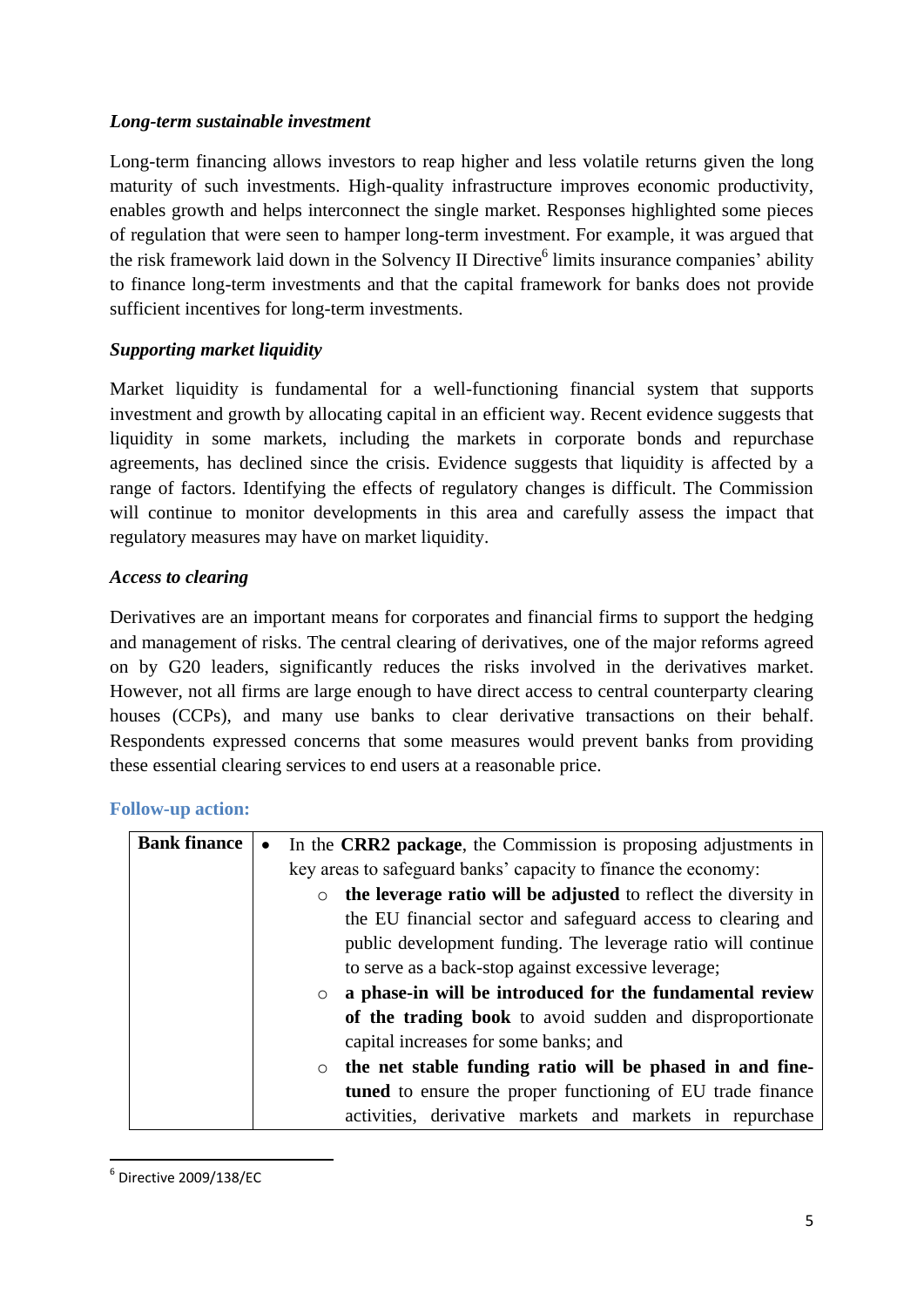|            | agreements.                                                                      |
|------------|----------------------------------------------------------------------------------|
|            | In light of <b>progress made on the Banking Union</b> , the Commission is        |
|            | proposing in the CRR2 package measures that have the potential to                |
|            | foster the integration of cross-border banking in the Banking Union              |
|            | area, subject to appropriate safeguards. This could potentially                  |
|            | improve the ability of cross-border banks to manage capital and                  |
|            | liquidity within the group, reduce fragmentation and enhance banks'              |
|            | capacity to finance the economy.                                                 |
|            | To support credit institutions accessing funding from non-EU<br>$\bullet$        |
|            | creditors, the Commission proposes an adjustment to the Bank                     |
|            | Recovery and Resolution Directive $(BRRD^7)$ to ensure that the                  |
|            | requirement for contractual recognition of bail-in provisions for                |
|            | non-EU creditors can be applied pragmatically.                                   |
| <b>SME</b> | Currently, bank loans below EUR 1.5 million to SMEs are subject to               |
| financing  | lower capital requirements than loans to larger enterprises. In the              |
|            | CRR2 package, the Commission proposes to extend the 'SME                         |
|            | supporting factor' to all SME loans, including those larger than                 |
|            | EUR 1.5 million.                                                                 |
|            | As part of the broader work on SME financing and listing, the                    |
|            | Commission will assess the implementation of the rules under the                 |
|            | Markets in Financial Instruments Directive (MiFID II) <sup>8</sup> on investment |
|            | research in relation to SMEs. While the changes overall are expected             |
|            | to reduce conflicts of interest and improve the functioning of the               |
|            | market, the effect of the rules on the provision of SME research needs           |
|            | to be monitored closely.                                                         |
|            | The Commission will also closely monitor market developments to<br>$\bullet$     |
|            | make sure that the regime for SME growth market issuers under the                |
|            | Market Abuse Regulation (MAR) <sup>9</sup> strikes the right balance between     |
|            | supporting SMEs to list and protecting investors.                                |
| Long-term  | The Commission has adopted lower risk charges for insurers under<br>$\bullet$    |
| investment | Solvency II for qualifying infrastructure projects and will propose              |
|            | a revision to the calibration of risk charges for infrastructure                 |
|            | corporates to better reflect the lower risk of these investments. As             |
|            | part of the CRR2 package, the Commission will also reduce credit                 |
|            | risk capital requirements for banks' investments in infrastructure               |
|            | projects.                                                                        |
|            | The future reviews of Solvency II will provide an opportunity to<br>$\bullet$    |
|            | assess the long-term guarantees package in order to further explore              |
|            | incentives for long-term investment by insurers and to assess the                |
|            | appropriateness of the prudential treatment of private equity and                |

<sup>–&</sup>lt;br><sup>7</sup> Directive 2014/59/EU<br><sup>8</sup> Directive 2014/65/EU<br><sup>9</sup> Regulation (EU) No 596/2014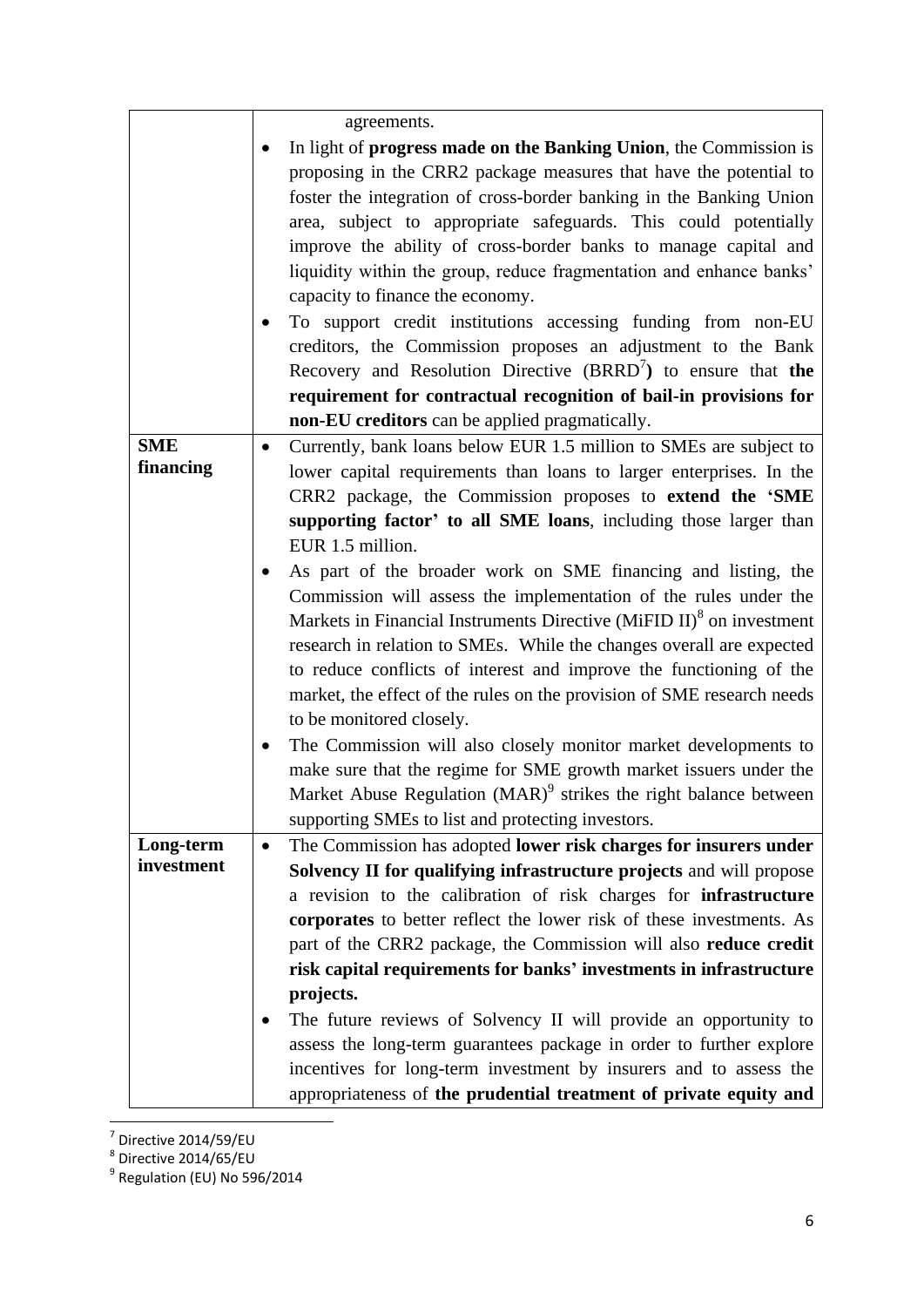|                  | privately-placed debt.                                                               |
|------------------|--------------------------------------------------------------------------------------|
| <b>Market</b>    | Alongside the comprehensive review of corporate bond markets as<br>$\bullet$         |
| liquidity        | part of the CMU Action Plan, the Commission will also assess the                     |
|                  | functioning of markets in repurchase agreements.                                     |
|                  | To mitigate specific concerns around bond market liquidity, the                      |
|                  | Commission has proposed that the new pre-trade transparency regime                   |
|                  | for MiFID II be phased in for non-equity instruments, ensuring that                  |
|                  | only the most liquid instruments are initially covered.                              |
|                  | The Commission will assess the definition of the exemption for                       |
|                  | <b>'market making activities'</b> from the Short Selling Regulation                  |
|                  | $(SSR)^{10}$ .                                                                       |
|                  | The Commission has proposed to introduce more proportionate rules                    |
|                  | for less liquid instruments in the Central Securities Depositories                   |
|                  | <b>Regulation</b> $(CSDR)^{11}$ delegated acts on cash penalties and                 |
|                  | settlement discipline.                                                               |
| <b>Access to</b> | As part of the <b>EMIR review</b> , the Commission will assess concerns<br>$\bullet$ |
| clearing         | about access to clearing services and consider whether and how                       |
|                  | corporates and small financials should be covered by clearing and                    |
|                  | margining requirements.                                                              |

# **2.2 Enhancing the proportionality of rules without compromising prudential objectives**

Regulation must be applied in a proportionate manner to regulated entities, reflecting their business model, size, systemic significance, as well as their complexity and cross-border activity. More proportionate rules will help promote competition and enhance the resilience of the financial system by safeguarding its diversity without compromising prudential objectives, financial stability and overall resilience. Lower entry barriers will allow new players to substitute for services lost when less resilient firms exit the market. At the same time, care must be taken to ensure that measures aimed at enhancing proportionality do not distort the level playing field. The Commission will look at ways to strengthen the proportionality of financial services rules in an appropriate way.

# **Follow-up action:**

| <b>Banking</b> |         | The Commission is proposing, as part of the CRR2 package, to:        |
|----------------|---------|----------------------------------------------------------------------|
|                | $\circ$ | further ease reporting burdens and provide for <b>differentiated</b> |
|                |         | disclosure requirements for small and non-complex credit             |
|                |         | institutions;                                                        |
|                |         | o in light of the experience with the application of the current     |
|                |         | rules, exempt small and non-complex institutions and staff           |

**<sup>.</sup>**  $10$  Regulation (EU) No 236/2012

 $11$  Regulation (EU) No 909/2014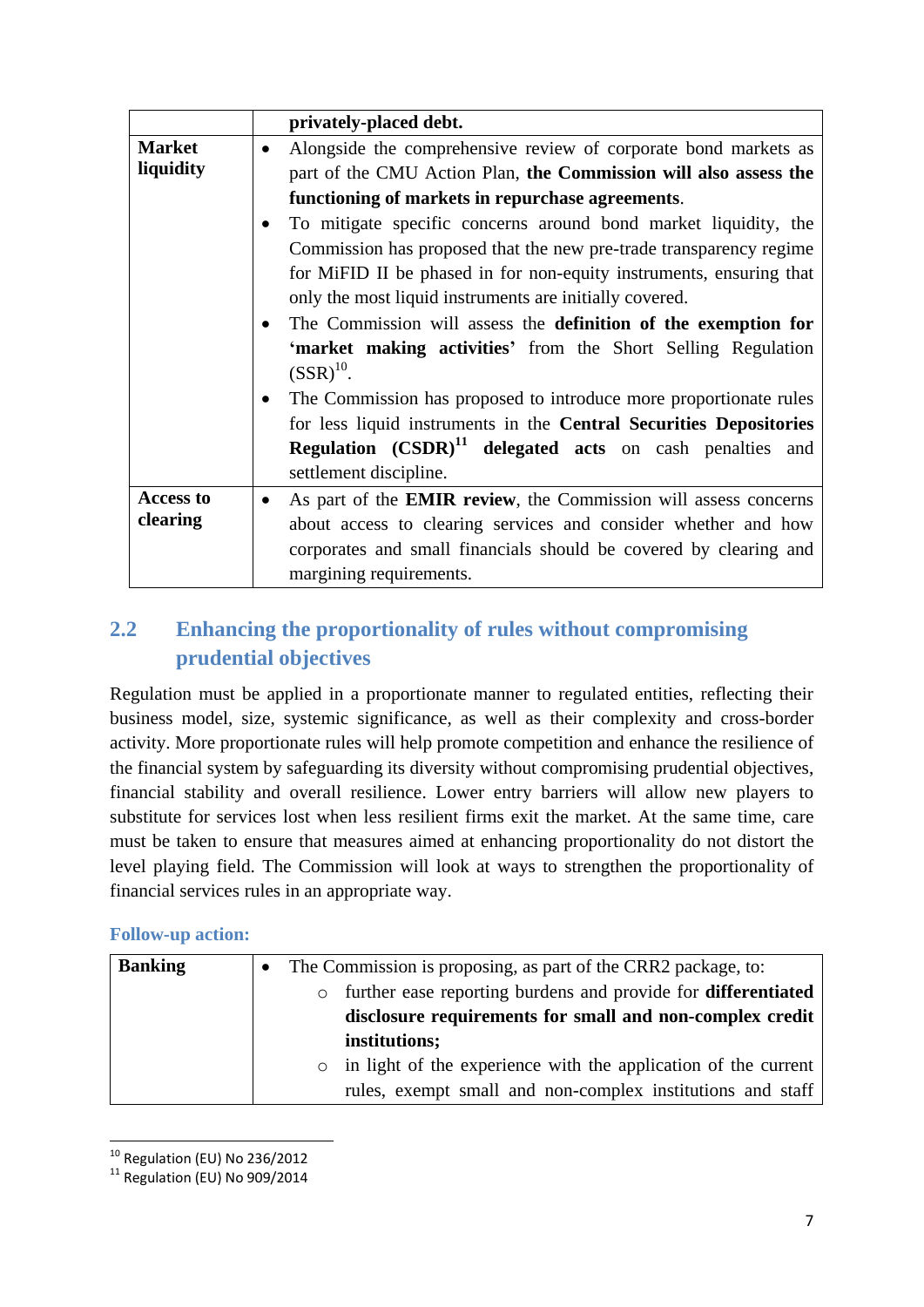|                      | with low levels of variable remuneration from the rules on                    |
|----------------------|-------------------------------------------------------------------------------|
|                      | deferred pay and pay-out in instruments.                                      |
|                      | remove unnecessary complexity in the treatment of<br>O                        |
|                      | trading book market risk and counterparty credit risk.                        |
|                      | The European Banking Authority (EBA) intends to develop an IT tool            |
|                      | that should help small banks to distinguish the rules which are               |
|                      | relevant to their size and activities from those rules which should           |
|                      | apply only to larger and more complex banks.                                  |
|                      | In 2017, the Commission will carry out a REFIT revision of the                |
|                      | prudential treatment of <b>investment firms</b> , taking into account the     |
|                      | EBA recommendations on developing a prudential regime for smaller             |
|                      | investment firms that pose no systemic threat. In November 2016, the          |
|                      | EBA launched a consultation in response to the Commission's call for          |
|                      | technical advice on the design of a new prudential regime for                 |
|                      | investment firms.                                                             |
| <b>Derivatives</b>   | As part of the <b>EMIR</b> review, <sup>12</sup> the Commission will consider |
|                      | adjusting the scope of EMIR clearing and margin requirements to               |
|                      | address the diverse challenges faced by non-financial corporations,           |
|                      | pension funds and small financial counterparties.                             |
|                      | Pension funds currently benefit from a temporary exemption from the           |
|                      | EMIR clearing obligation, and the EMIR review will assess how to              |
|                      | deal with this matter in the most adequate way.                               |
| <b>Insurance</b>     | In July 2016 the Commission issued a call for technical advice to the         |
|                      | European Insurance and Occupational Pensions Authority (EIOPA)                |
|                      | on the review of 17 specific items in the Solvency II Delegated               |
|                      | <b>Regulation.</b> The aim is to simplify the methods, assumptions and        |
|                      | calculations of certain modules in the standard formula and develop           |
|                      | the framework for the use of alternative credit assessments. The              |
|                      | technical advice will feed into the future review of Solvency II              |
| <b>Asset</b>         | Building on the approach set out in the CRR2 package, the<br>$\bullet$        |
| management           | Commission will assess the proportionality of rules in the Alternative        |
|                      | $(AIFMD)^{13}$<br>Managers Directive<br>and<br>Investment<br>Fund<br>the      |
|                      | Undertakings for Collective Investment in Transferable Securities             |
|                      | Directive $(UCITS)^{14}$ , for example in relation to aligning remuneration   |
|                      | regimes and reducing reporting burdens.                                       |
| <b>Credit rating</b> | The Commission will assess the extent to which the Credit Rating              |
| sector               | Agencies (CRA) Regulation <sup>15</sup> could be applied to small CRAs in a   |
|                      | more proportionate manner so as to enhance competition in the sector.         |
|                      |                                                                               |

 $12$  See the EMIR review report of 22 November 2016 for more details

 $^{13}$  Directive 2011/61/EU. Article 69 states that "By 22 July 2017, the Commission shall, on the basis of public consultation and in the light of the discussions with competent authorities, start a review on the application and the scope of this Directive"

 $14$  Directive 2014/91/EU

<sup>&</sup>lt;sup>15</sup> Regulation (EU) No 462/2013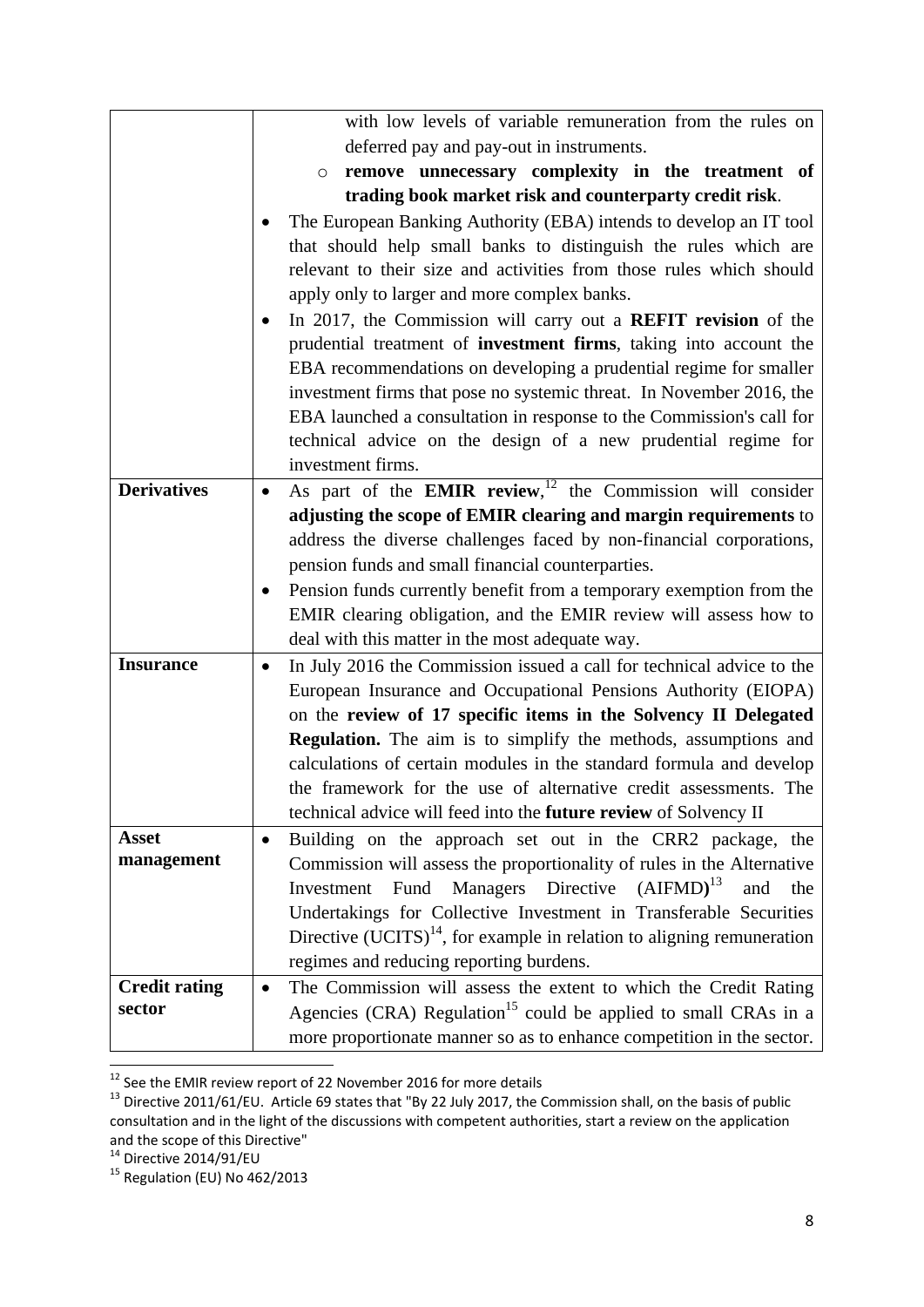|  |                           |  | This includes clarifying certain existing exemptions for smaller firms |       |
|--|---------------------------|--|------------------------------------------------------------------------|-------|
|  |                           |  | and exploring simplified reporting requirements and                    | other |
|  | proportionality measures. |  |                                                                        |       |

# **2.3 Reducing undue regulatory burdens**

Keeping the regulatory burden to the minimum that is required for the rules to achieve their objectives, while making full use of modern technological solutions, is one of the key aims of the REFIT programme of the Commission under the Better Regulation agenda. The Commission has a firm commitment to a continuing process of evaluation and revision of legislation to avoid unnecessary complexity or burdens.

Reporting requirements provide competent authorities and supervisors with data on market players and their activities. Access to such data is essential to perform market oversight and ensure orderly markets, financial stability, investor protection and fair competition. It is also conducive to fostering closer capital market integration. At the same time, respondents perceived some reporting requirements as inconsistent and duplicative across legislation, excessively complex and not always fit for purpose. Responses highlighted the important role of technology: while there are challenges in keeping systems up-to-date with the latest requirements, technological developments can help firms by facilitating the reporting process.

Most pieces of legislation, including CRR and Solvency II, already incorporate lighter reporting requirements for smaller firms, but implementation varies across jurisdictions.

There are examples of divergent transpositions of EU directives into national legislation and inconsistent enforcement of EU rules. Moreover, 'gold-plating' practices in national legislation or supervision on top of the minimum requirements set out in the EU Directives have sometimes led to additional and/or overlapping requirements, which can create barriers to the cross-border activity of financial firms.

### **Follow up action:**

| <b>Reporting</b> | The CRR2 package proposes a reduction of the frequency with<br>$\bullet$                  |
|------------------|-------------------------------------------------------------------------------------------|
|                  | which smaller and less complex banks are required to report.                              |
|                  | Before the end of the year, the <b>EBA</b> will consult on a set of concrete<br>$\bullet$ |
|                  | proposals for further reducing the burden stemming from reporting                         |
|                  | requirements in banking, through aligning supervisory, statistical and                    |
|                  | macro prudential reporting requirements as well as enhancing                              |
|                  | consistency in definitions used across different pieces of legislation.                   |
|                  | In 2017, the <b>EMIR</b> review will look at ways to reduce, as<br>$\bullet$              |
|                  | appropriate, existing reporting requirements for non-financial                            |
|                  | corporations, small financial corporations and pension funds given                        |
|                  | their lower systemic risk.                                                                |
|                  | In order to address the concerns around compliance costs over the<br>$\bullet$            |
|                  | medium to long term, the Commission will undertake a                                      |
|                  | comprehensive review of reporting requirements in the financial                           |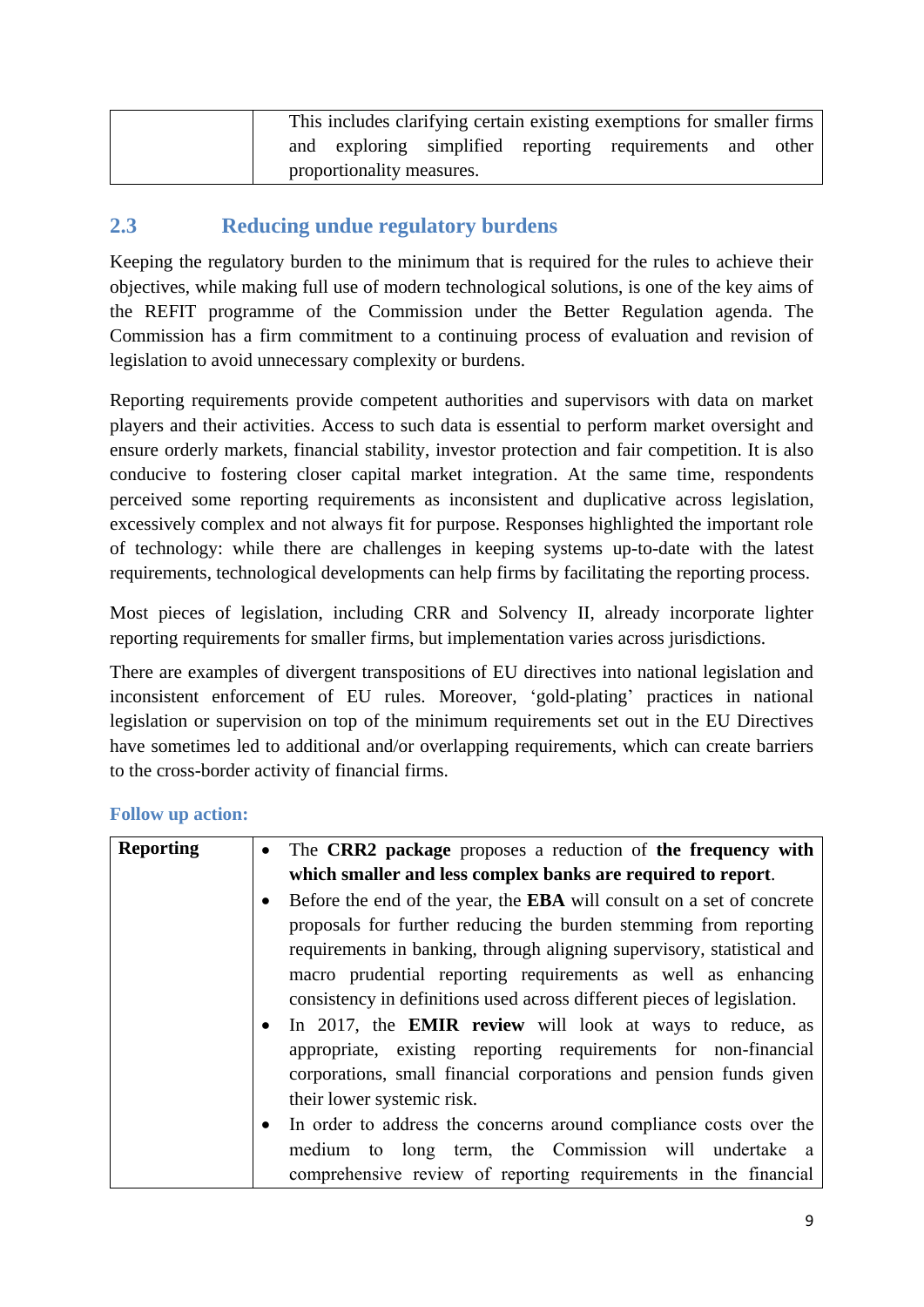|                 | sector, in the framework of REFIT. In this context, supported by the                 |
|-----------------|--------------------------------------------------------------------------------------|
|                 | $ISA2$ programme <sup>16</sup> , the Commission has launched a <b>financial data</b> |
|                 | standardisation project which aims to develop a common language                      |
|                 | on financial data. The project will address the compliance burden at                 |
|                 | source and prepare the ground for a 'once for all' approach to                       |
|                 | reporting. By performing a detailed mapping of reporting                             |
|                 | requirements in 20 key pieces of financial legislation, the project will             |
|                 | explore whether data fields and reporting channels can be reduced,                   |
|                 | consolidated or streamlined, without their objectives being                          |
|                 | compromised.                                                                         |
|                 | EIOPA is expected to report on the implementation of the                             |
|                 | proportionate reporting requirements for small insurers under                        |
|                 | Solvency II by the end of 2016.                                                      |
|                 | The Commission will assess the possibility of introducing a single                   |
|                 | reporting platform on short-selling to strengthen the information                    |
|                 | provided to regulators and examine ways to reduce burdens on the                     |
|                 | reporting of net short positions.                                                    |
| <b>Public</b>   | The Commission is currently assessing the national transposition<br>$\bullet$        |
| disclosure      | measures for the Transparency Directive <sup>17</sup> and the Accounting             |
| requirements    | <b>Directive<sup>18</sup></b> . This includes assessing the concern that there are   |
|                 | divergent rules on the notification of major holdings of voting rights.              |
| Compliance      | The Commission will review the national options in the Audit<br>$\bullet$            |
| costs           | <b>Regulation<sup>19</sup></b> , with a specific focus on the cross-border impact of |
|                 | mandatory rotation and the blacklist of prohibited non-audit services.               |
|                 | As part of the REFIT initiative, the Commission will also consult on                 |
|                 | the impact of diverging national options.                                            |
|                 | The Commission is undertaking a mapping exercise of national                         |
|                 | transposition measures to identify gold-plating provisions which                     |
|                 | create undue additional compliance costs. Currently, the Commission                  |
|                 | is assessing the national transposition of 17 directives. It will continue           |
|                 | to monitor the progress of those to be transposed in 2017/2018.                      |
|                 | The Commission is also reviewing, via the Member States' expert                      |
|                 | group on barriers to free movement of capital as part of the CMU                     |
|                 | Action Plan, national provisions that create an unjustified or                       |
|                 | disproportionate burden to the cross-border movement of capital. The                 |
|                 | objective is to prepare a joint roadmap with the Member States for                   |
|                 | possible actions to remove those national barriers.                                  |
| <b>Reducing</b> | Regarding <i>barriers to entry</i> , in October 2016 the Commission<br>$\bullet$     |
| barriers to     | adopted a report on the state of the CRA market. The report                          |

<sup>1</sup> <sup>16</sup> Decision (EU) 2015/2240/EU

 $17$  Directive 2013/50/EU

 $^{18}$  Directive 2013/34/EU

<sup>&</sup>lt;sup>19</sup> Regulation (EU) No 537/2014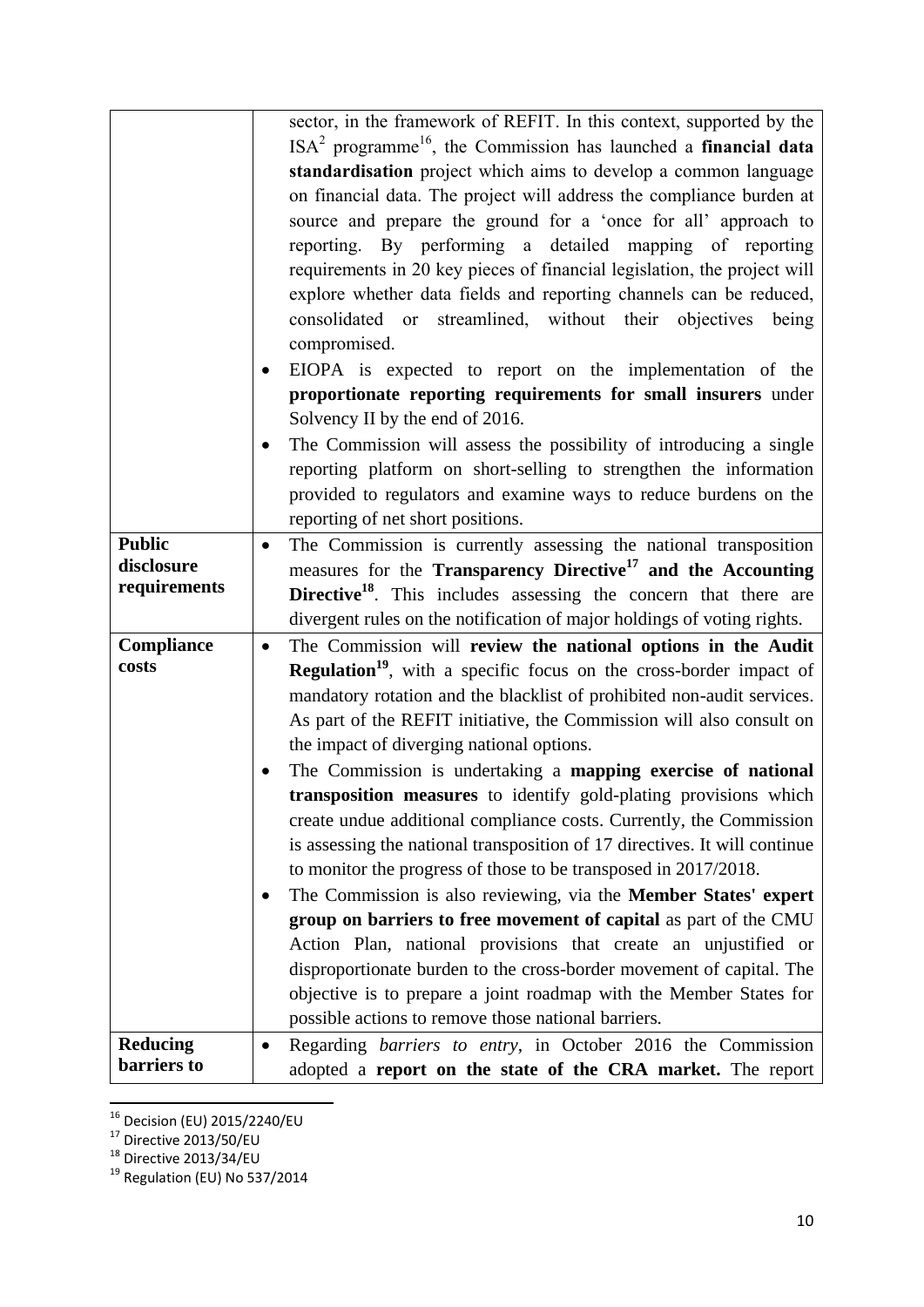| entry and   | included a preliminary assessment of competition in the market,                          |
|-------------|------------------------------------------------------------------------------------------|
| market      | potential barriers and disproportionate costs facing smaller CRAs.                       |
| integration | The Commission will continue to monitor developments in this area.                       |
|             | The Commission will monitor the application and impact of the<br>$\bullet$               |
|             | outsourcing provisions contained in the Benchmark Regulation <sup>20</sup> ,             |
|             | under which benchmark administrators are obliged to guarantee                            |
|             | national competent authorities effective access to data.                                 |
|             | Regarding <i>barriers to market integration</i> , as part of the CMU Action<br>$\bullet$ |
|             | Plan, the Commission is consulting on cross-border barriers to fund                      |
|             | <b>management.</b> Based on the results, it may propose legislative change,              |
|             | enforcement or guidance in order to remove barriers. The                                 |
|             | Commission also intends to explore the feasibility of simplifying                        |
|             | the range of authorisations needed to provide these services                             |
|             | across the single market.                                                                |

# **2.4 Making the regulatory framework more consistent and forwardlooking**

The call for evidence also underlined the need to ensure consistency in the overall regulatory framework; further enhance investor and consumer protection; address the remaining risks in the financial system and keep the regulatory framework up-to-speed with technological developments.

# *Addressing inconsistent interactions*

The call for evidence revealed several unintended interactions between individual pieces of legislation. For example, the reduced risk of using derivatives following EMIR reforms has not been adequately reflected in the prudential rules governing insurance companies under Solvency II or in the rules governing UCITS. Or the concern that the leverage ratio might penalise banks that act as clearing members, as their exposures do not take into consideration the risk-reducing effect of (segregated) initial margins. At the same time, not all interactions justify intervention. For instance, there is not sufficient evidence to conclude that the leverage ratio prevents banks from holding the high-quality liquid assets required by the liquidity coverage ratio.

### *Enhancing investor and consumer protection*

The Commission has taken significant steps to improve the protection of investors and consumers of financial services. However, most of those new or revised laws have only recently entered into force, or are about to enter into force, while some are still in the transposition phase. Consumer associations highlighted that consumers' trust in financial service providers was still low and called on the Commission to take further action in this area. This opinion of consumer associations is in line with the findings of the Consumer Markets Scoreboard where financial services have ranked at the bottom for several years. A

**.** 

<sup>20</sup> Regulation (EU) 2016/1011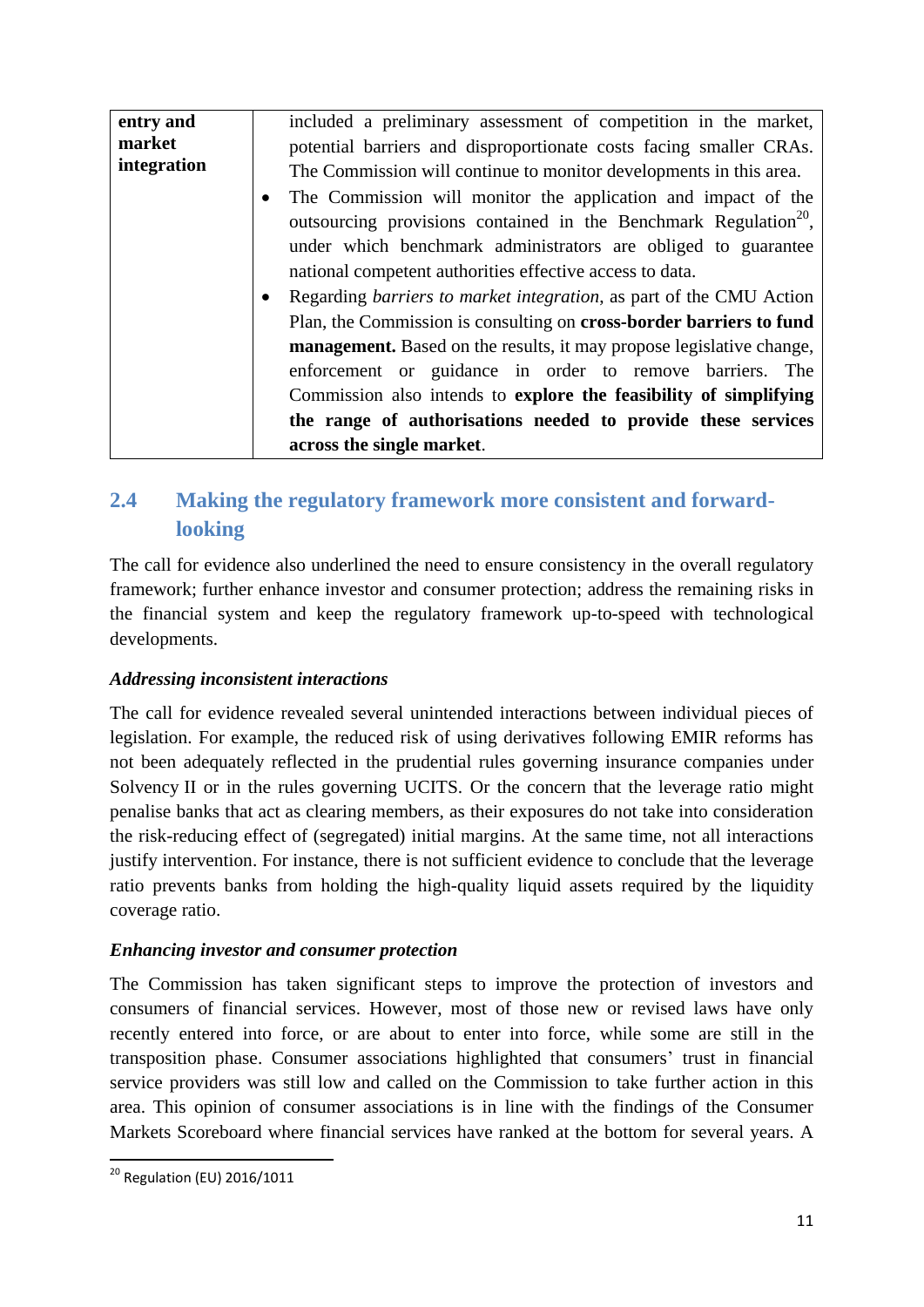low trust of consumers in financial services undermines their engagement in financial services, in particular with regards to cross-border sales. To restore this trust, it is important that Commission policies address consumer protection and enforcement aspects.

## *Addressing gaps in the regulatory framework*

Gaps in the regulatory framework may become evident, for example, due to regulatory arbitrage, financial innovation and technological development, as both users and providers of financial services adapt their behaviour over time. One of the Commission's stated priorities is to complete the financial reform agenda by addressing the remaining risks, including those linked to entities with a systemic footprint.

## *Taking account of technological developments*

Technology is changing business models for financial-market participants, and their interaction with clients and investors. This presents important opportunities for established market participants, but also for new market entrants. Customers should also gain from more diverse and efficient financial services. At the same time, there are concerns about the potential risks that this could pose to the orderly functioning and stability of financial markets. These risks need to be monitored and mitigated. In particular, financial regulation should be flexible enough to foster rather than impair technological progress, while at the same time ensuring a high level of consumer protection.

|  | <b>Follow up action:</b> |
|--|--------------------------|

| <b>Addressing</b><br>interactions<br>and<br>inconsistencies | In order to safeguard banks' ability to provide client clearing<br>$\bullet$<br>services under EMIR, in the CRR2 package the Commission<br>proposes adjusting the leverage ratio to allow banks to offset the<br>potential future exposure of the relevant derivative transactions with<br>initial margin. |
|-------------------------------------------------------------|------------------------------------------------------------------------------------------------------------------------------------------------------------------------------------------------------------------------------------------------------------------------------------------------------------|
|                                                             | The Commission will review the counterparty credit risk                                                                                                                                                                                                                                                    |
|                                                             | mitigation framework of Solvency II to account for adoption of                                                                                                                                                                                                                                             |
|                                                             | <b>EMIR</b> in the future review of the Solvency II Delegated Act. The                                                                                                                                                                                                                                     |
|                                                             | Commission has asked EIOPA to propose an update to the                                                                                                                                                                                                                                                     |
|                                                             | Solvency II delegated act to take account of the reduced counterparty                                                                                                                                                                                                                                      |
|                                                             | risk introduced by EMIR. The future review will also address the                                                                                                                                                                                                                                           |
|                                                             | inconsistencies between Solvency II and the CRR regarding the                                                                                                                                                                                                                                              |
|                                                             | treatment of regional governments and local authorities.                                                                                                                                                                                                                                                   |
|                                                             | The Commission's consultation to gather evidence on whether the<br>٠                                                                                                                                                                                                                                       |
|                                                             | current Financial Conglomerate Directive $(FICOD)^{21}$ regulatory                                                                                                                                                                                                                                         |
|                                                             | framework is proportionate and fit for purpose closed in                                                                                                                                                                                                                                                   |
|                                                             | September 2016. As part of the 2017 <b>REFIT</b> work plan, the                                                                                                                                                                                                                                            |
|                                                             | Commission will evaluate the relevance, effectiveness, efficiency,                                                                                                                                                                                                                                         |
|                                                             | coherence and added value of the current FICOD framework.                                                                                                                                                                                                                                                  |

**<sup>.</sup>**  $21$  Directive 2002/87/EC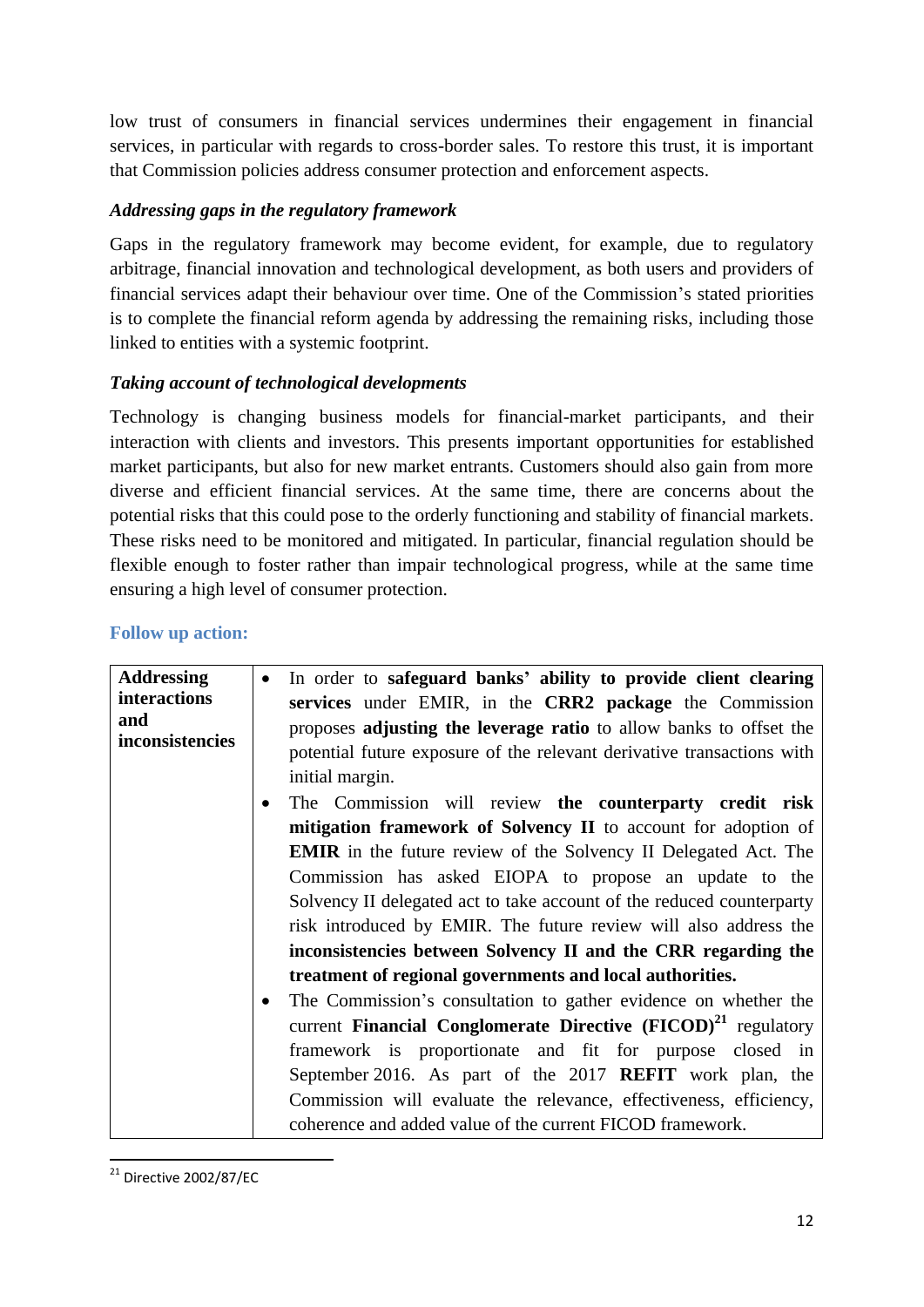|                           | The Commission proposes as part of the CRR2 package to gradually<br>$\bullet$      |
|---------------------------|------------------------------------------------------------------------------------|
|                           | phase in the prudential capital effects arising from the new                       |
|                           | impairment model into the revised International Financial Reporting                |
|                           | Standards (IFRS 9) to prevent a sudden impact on lending by banks.                 |
|                           | The Commission has asked ESMA to analyse the evidence submitted<br>$\bullet$       |
|                           | on UCITS restrictions as regards the use of over-the-counter                       |
|                           | derivatives.                                                                       |
| <b>Enhancing</b>          | As a follow-up to the Retail Financial Services Green Paper, in early<br>$\bullet$ |
| investor and              | 2017 the Commission will publish an Action Plan setting out steps                  |
| consumer                  | to build a deeper single market for retail financial services. The                 |
| protection                | objective of the Action Plan will be to help consumers get a fairer                |
|                           | deal and enable consumers and providers to take greater advantage of               |
|                           | the single market's potential.                                                     |
|                           | The Retail Financial Services Action Plan will, among other things,<br>$\bullet$   |
|                           | consider ways to:                                                                  |
|                           | (i) improve consumer protection when buying financial services                     |
|                           |                                                                                    |
|                           | cross-border and online. In particular, it will improve awareness of               |
|                           | possibilities for settling cross-border disputes out of court;                     |
|                           | (ii) reduce the legal and regulatory obstacles that firms face when                |
|                           | providing financial services abroad, including when taking advantage               |
|                           | of the growing digitalisation of retail financial services; and                    |
|                           | (iii) make disclosure requirements fit for purpose in the digital world.           |
|                           | As part of the CMU Action Plan, the Commission is launching a<br>$\bullet$         |
|                           | comprehensive assessment of European markets for retail                            |
|                           | investment products that will look at distribution channels,                       |
|                           | investment advice and the possibilities offered by technology.                     |
| <b>Addressing</b>         | As part of the Retail Financial Services Action Plan the Commission<br>$\bullet$   |
| gaps in the<br>regulatory | may consider the merits of improving protections under the Investor                |
| framework                 | <b>Compensation Scheme Directive</b> <sup>22</sup> , taking into account past      |
|                           | experience gained in this area.                                                    |
|                           | The Commission will shortly present a proposal for a recovery and                  |
|                           | resolution framework for CCPs.                                                     |
|                           | The forthcoming review of the EU macro-prudential framework<br>$\bullet$           |
|                           | will assess any inconsistencies in the macro-prudential toolset, and               |
|                           | where instruments overlap in terms of risk targeting, calibration and              |
|                           | accumulation. As reflected in the consultation document, the review                |
|                           | will also assess the merits of expanding the macro-prudential                      |
|                           | framework beyond banking.                                                          |
| <b>Taking account</b>     | An internal <b>FinTech task force</b> has been set up to monitor<br>$\bullet$      |
| of technological          | technological developments affecting the financial sector and to                   |
| developments              |                                                                                    |

**<sup>.</sup>** <sup>22</sup> Directive 97/9/EC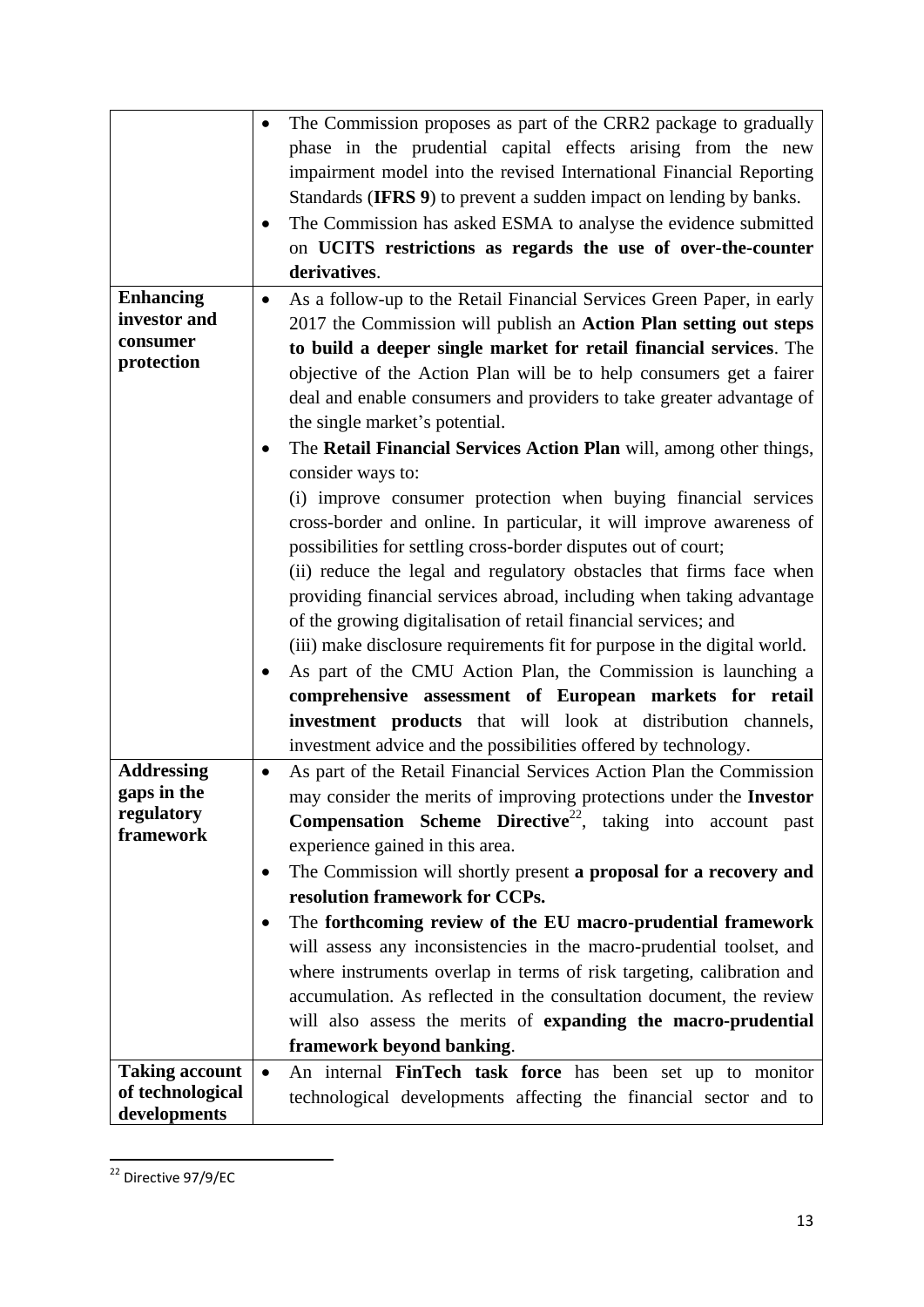| develop appropriate responses where necessary.                               |
|------------------------------------------------------------------------------|
| In July 2016, the Commission published a proposal to amend the               |
| Anti-Money Laundering Directive <sup>23</sup> to protect emerging innovative |
| technologies, such as virtual currencies, from illicit uses.                 |
| The Commission services will also exchange views with stakeholders           |
| on how to share information on cyber threats.                                |
| The Retail Financial Services Action Plan will consider ways to              |
| encourage remote ID recognition and signing of contracts in a safe           |
| and secure way                                                               |

**<sup>.</sup>** <sup>23</sup> Directive (EU) 2015/849